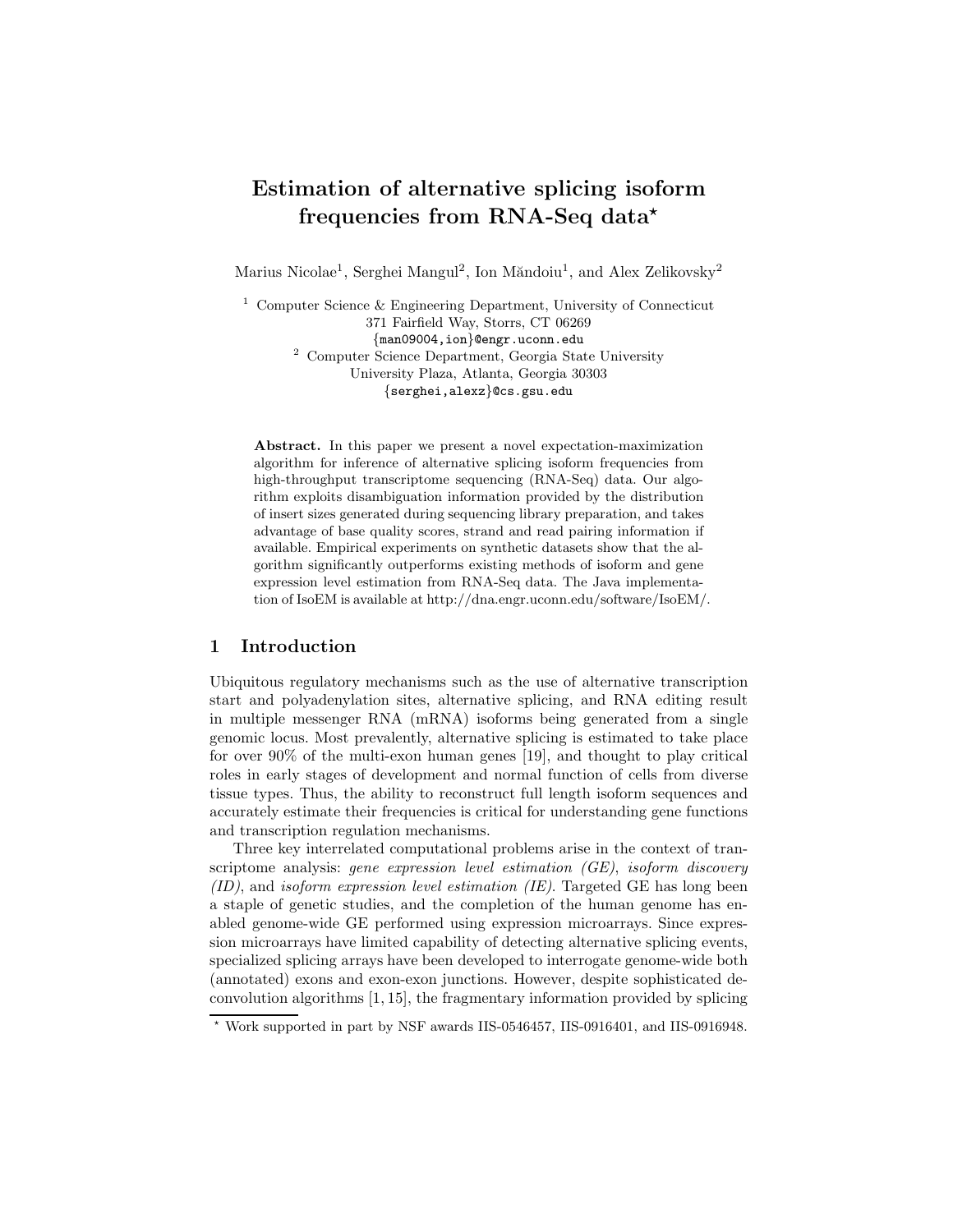arrays is often insufficient for unambiguous identification of transcribed isoforms [6, 9]. High-throughput transcriptome sequencing, commonly referred to as RNA-Seq, is quickly replacing microarrays as the technology of choice for performing GE due to the far wider dynamic range and more accurate quantitation capabilities [20]. Unfortunately, most RNA-Seq studies to date either ignore alternative splicing or, similar to splicing array studies, restrict themselves to surveying the presence/expression levels of exons and exon-exon junctions. The main difficulty lies in the fact that current technologies used to perform RNA-Seq generate short reads (from few tens to hundreds of bases), many of which cannot be unambiguously assigned to individual isoforms.

#### 1.1 Related Work

RNA-Seq analyses typically start by mapping sequencing reads onto the reference genome, transcript libraries, exon-exon junction libraries, or combinations thereof. Early RNA-Seq studies have recognized that short read lengths result in a significant percentage of so called multireads, i.e., reads that map equally well at multiple locations in the genome. A simple (and still commonly used) approach is to discard multireads, and estimate expression levels using only the so called unique reads. Mortazavi et al. [12] proposed a multiread "rescue" method whereby initial gene expression levels are estimated from unique reads and used to fractionally allocate multireads, with final expression levels re-estimated from total counts obtained after multiread allocation. An expectation-maximization (EM) algorithm that extends this scheme by repeatedly alternating between fractional read allocation and re-estimation of gene expression levels was recently proposed in [13].

A number of recent works have addressed the IE problem, namely isoform expression level estimation from RNA-Seq reads. Under a simplified "exact information" model, [9] showed that neither single nor paired read RNA-Seq data can theoretically guarantee unambiguous inference of isoform expression levels, but paired reads may be sufficient to deconvolute expression levels for the majority of annotated isoforms. The key challenge in IE is accurate assignment of ambiguous reads to isoforms. Compared to the GE context, read ambiguity is much more significant, since it affects not only multireads, but also reads that map at a unique genome location expressed in multiple isoforms. To overcome this difficulty, [8] proposed a Poisson model of single-read RNA-Seq data explicitly modeling isoform frequencies. Under this model, maximum likelihood estimates are obtained by solving a convex optimization problem, and uncertainty of estimates are obtained by importance sampling from the posterior distribution. Li et al. [11] introduced an expectation-maximization (EM) algorithm similar to that of [13] but apply it to isoforms instead of genes. Unlike the method of [8], which estimates isoform frequencies only from reads that map to a unique location in the genome, the algorithm of [11] incorporates multireads as well. The IE problem for single reads is also tackled in [14], who propose an EM algorithm for inferring isoform expression levels from read coverage of exons (reads spanning exon junctions are ignored).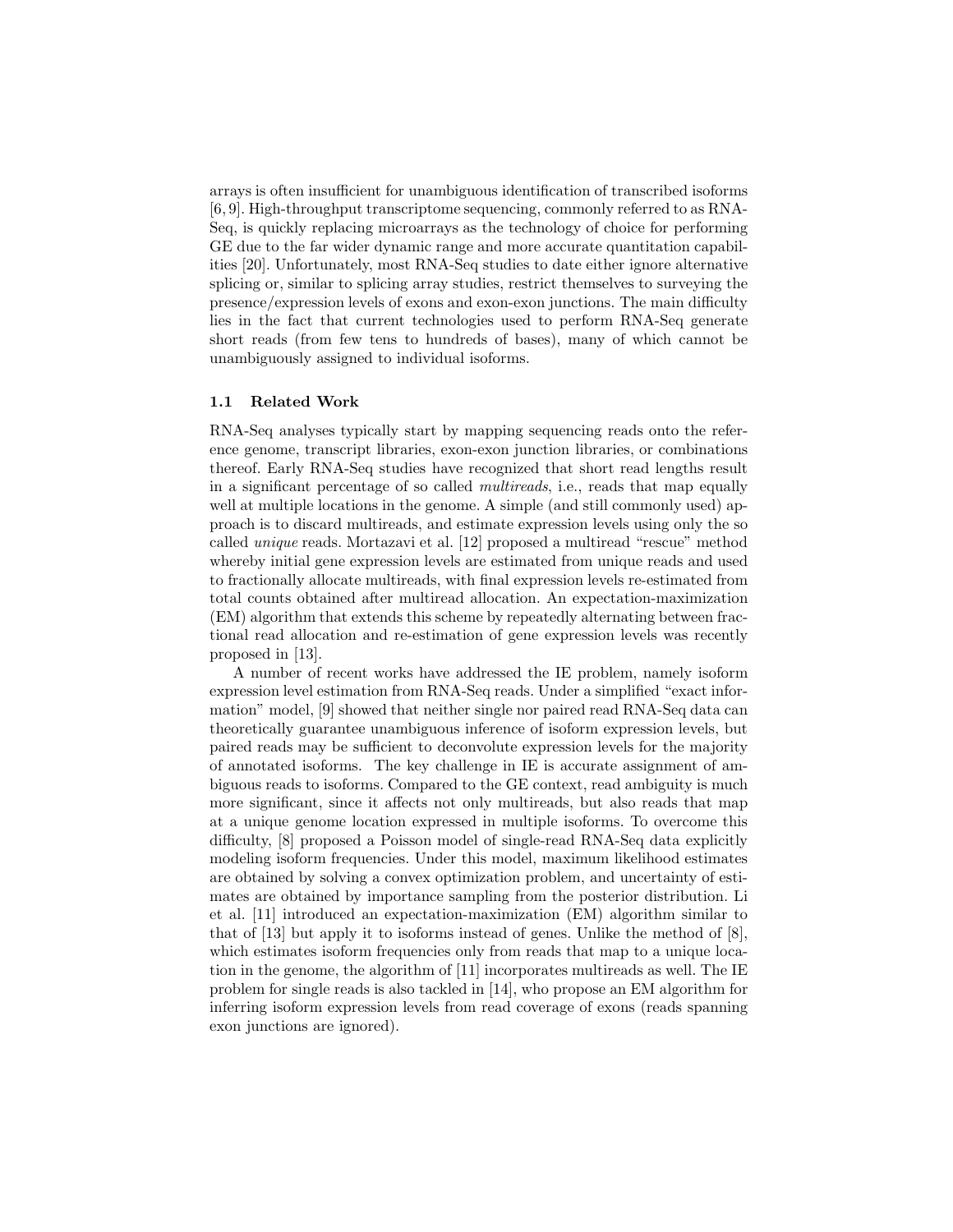The related isoform discovery (ID) problem has also received much interest in the literature. De novo transcriptome assembly algorithms have been proposed in [2, 7]. Very recently, [4] and [18] proposed methods for simultaneously solving ID and IE based on paired RNA-Seq reads. Assuming known genomic positions for alternative transcription start and polyadenylation sites as well as exon boundaries, [4] formulate IE as a convex quadratic program (QP) that can be efficiently solved for each gene locus after discarding multireads. ID is solved by iteratively generating isoform candidates from the splicing graph derived from annotations and reads spanning exon-exon junctions. The process is continued until the p-value of the objective value of the QP corresponding to the set of selected isoforms, assumed to follow a  $\chi^2$  distribution, exceeds an empirically selected threshold of 5%. However, pair read information is not directly used in isoform frequency estimation, contributing only as secondary data to filter out false positives in the process of isoform selection. Trapnell et al. [18] also describe a method, referred to as Cufflinks, for simultaneously solving ID and IE. Unlike the method of [4], Cufflinks requires no genome annotations (but can use them if available). After performing spliced alignment of (paired) reads onto the genome using TopHat [17], Cufflinks constructs a read overlap graph and generates candidate isoforms by finding a minimal size path cover via a reduction to maximum matching in a weighted bipartite graph. Reads that match equally well multiple locations in the genome are fractionally allocated to these locations, and estimation is then performed independently at different transcriptional loci, using an extension to paired reads of the methods in [8].

#### 1.2 Our Contributions

In this paper we focus on the IE problem, namely estimating isoform expression levels (interchangeably referred to as frequencies) from RNA-Seq reads, under the assumption that a complete list of candidate isoforms is available. Projects such as [3] and [16] have already assembled large libraries of full-length cDNA sequences for humans and other model organisms, and the coverage of these libraries is expected to continue to increase rapidly. Although an incomplete isoform library may lead to estimation biases [18], statistical tests such as the one in [4] can be used to detect the presence of isoforms not represented in the library. Inferring expression at isoform level provides information for finer-resolution biological studies, and also leads to more accurate estimates of expression at the gene level by allowing rigorous length normalization. Indeed, as shown in Section 3, genome-wide gene expression level estimates derived from isoform level estimates are significantly more accurate than those obtained directly from RNA-Seq data using isoform-oblivious GE methods such as the widely used counting of unique reads, the rescue method of [12], or the EM algorithm of [13].

Our main contribution is a novel expectation-maximization algorithm for isoform frequency estimation from (any mixture of) single and paired RNA-Seq reads. A key feature of our algorithm, referred to as IsoEM, is that it exploits the information provided by the distribution of insert sizes, which is tightly controlled during sequencing library preparation under current RNA-Seq protocols.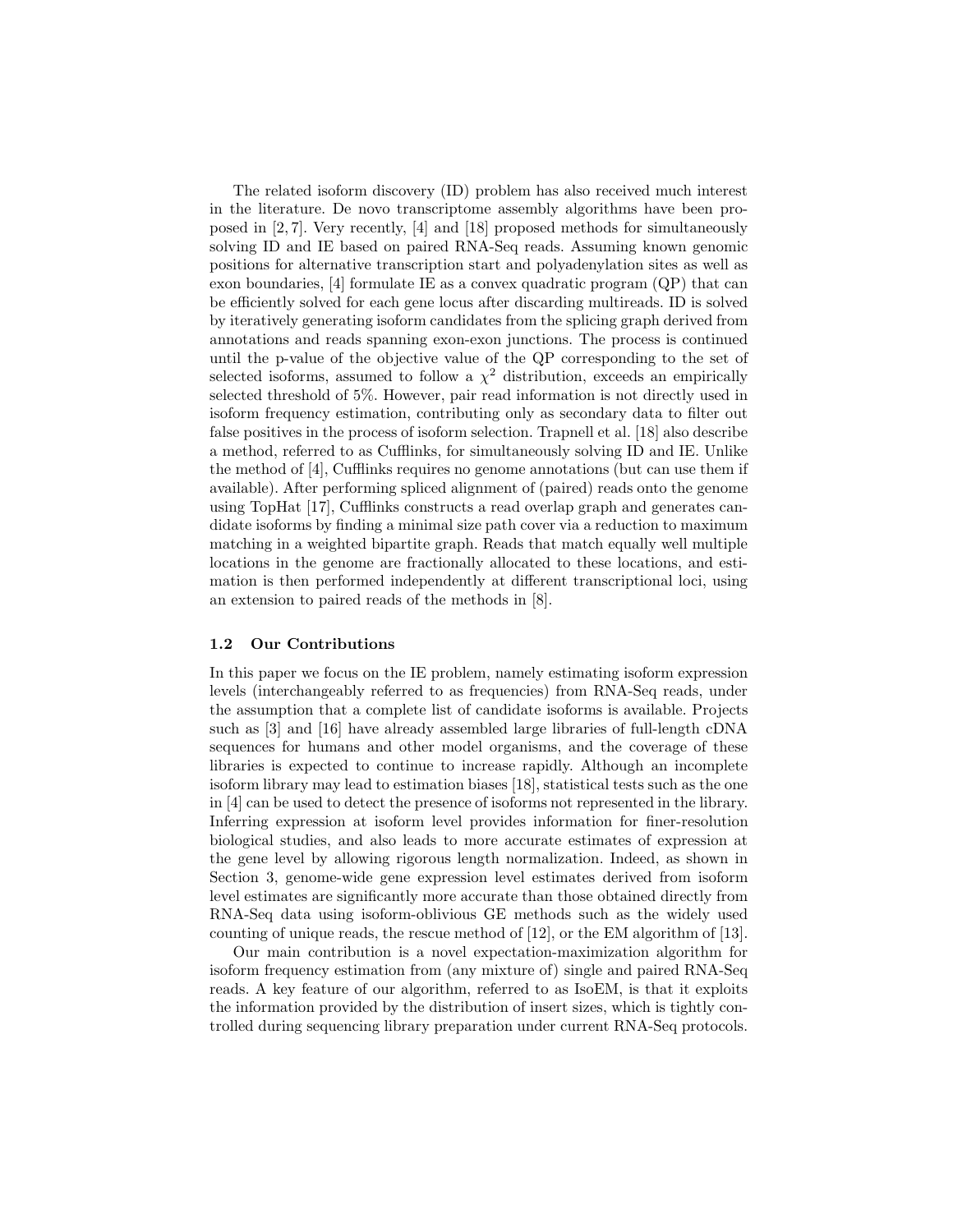The recently published [18] is the only other work we are aware of that exploits this information (that is not captured by the "exact" information models of [6, 9]) in conjunction with paired read data. We show that modeling insert sizes is also highly beneficial in conjunction with single RNA-Seq reads. Insert sizes contribute to increased estimation accuracy in two different ways. On one hand, insert sizes help disambiguating the isoform of origin for the reads. In IsoEM, insert lengths are combined with base quality scores, and, if available, read pairing and strand information to probabilistically allocate reads to isoforms during the expectation step of the algorithm. As in [11], the genomic locations of multireads are also resolved probabilistically in this step, further contributing to overall accuracy compared to methods that ignore or fractionally pre-allocate multireads. On the other hand, insert size distribution is used to accurately adjust isoform lengths during frequency re-estimation in the M step of the IsoEM algorithm; an equivalent adjustment was independently employed in [18].

We also present preliminary experimental results on synthetic datasets generated with various sequencing parameters and distribution assumptions. The results show that IsoEM algorithm significantly outperforms existing methods of isoform and gene expression level estimation from RNA-Seq data. Furthermore, we empirically evaluate the effect of sequencing parameters such as read length, read pairing, and strand information on estimation accuracy. Our experiments confirm the finding of [11] that, for a fixed total number of sequenced bases, longer reads do not necessarily lead to better accuracy for estimation of isoform and gene expression levels.

# 2 Methods

## 2.1 Read Mapping

As with most RNA-Seq analyses, the first step of IsoEM is to map the reads. Our approach is to map them onto the library of known isoforms using any one of the many available aligners (we used Bowtie [10] with default parameters in our experiments). An alternative strategy is to map the reads onto the genome using a spliced alignment tool such as TopHat [17], as done in [18]. However, preliminary experiments with TopHat resulted in fewer mapped reads and increased mapping uncertainty. Since further increases in read length coupled with improvements in spliced alignment algorithms could make genome mapping more attractive in the future, we made our IsoEM implementation compatible with both mapping approaches by converting read alignments to genome coordinates and performing all operations in genome space.

## 2.2 Finding Read-Isoform Compatibilities

The candidate set of isoforms for each read is obtained by putting together all genome coordinates for reads and isoforms, sorting them and using a line sweep technique to detect read-isoform compatibilities. During the line sweep, reads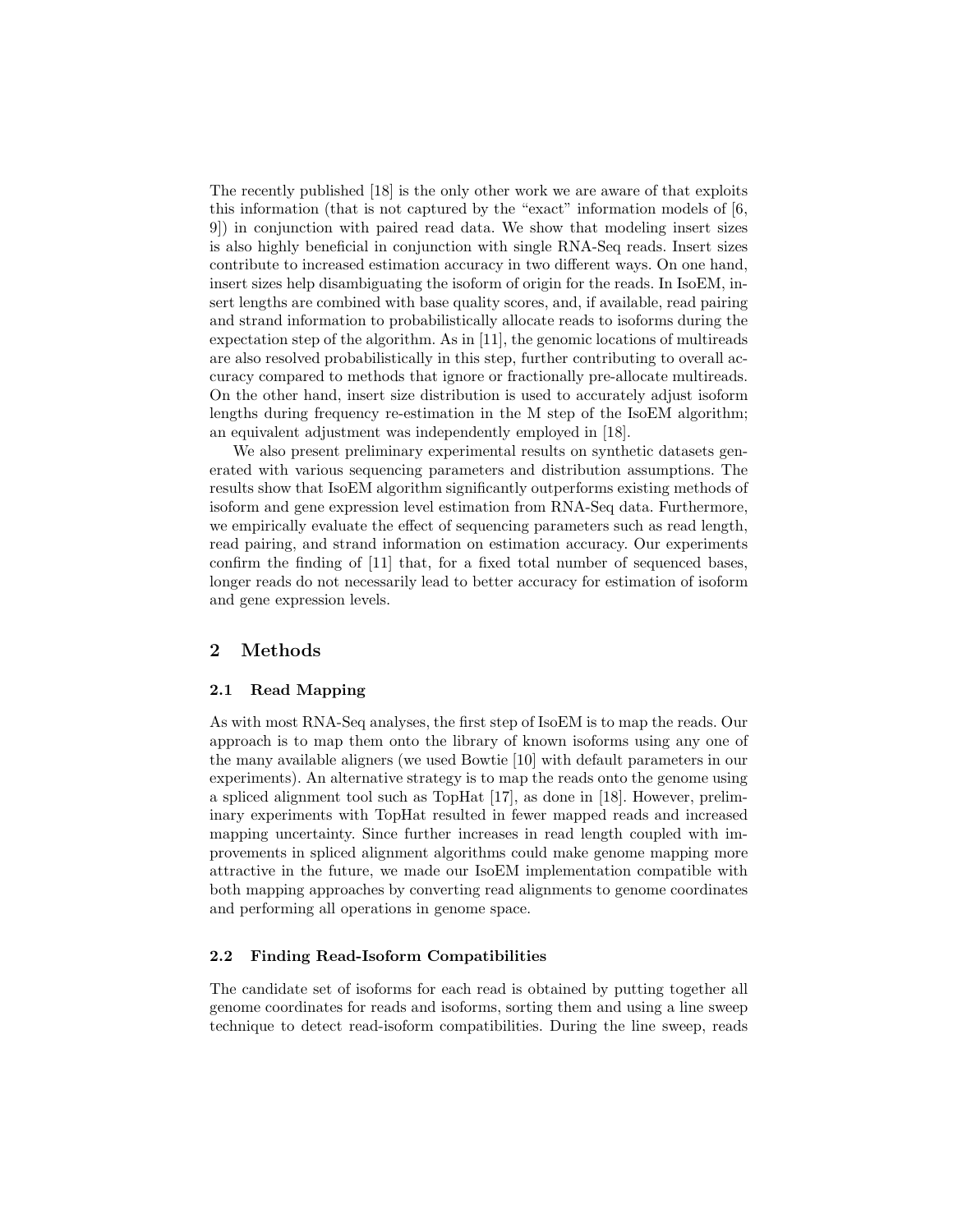are grouped into equivalence classes defined by their isoform compatibility sets; this speeds up the E-steps of the IsoEM algorithm by allowing the processing of an entire read class at once.

Some of the reads match multiple positions in the genome, which we refer to as alignments (for paired end reads, an alignment consists of the positions where the two reads in the pair align with the genome). Each alignment  $a$  can in turn be compatible with multiple isoforms that overlap at that position of the genome. During the line sweep, we compute the relative "weight" of assigning a given read/pair r to isoform j as  $w_{r,j} = \sum_a Q_a F_a O_a$ , where the sum is over all alignments of  $r$  compatible with  $j$ , and the factors of the summed products are defined as follows.

- $-Q_a$  represents the probability of observing the read from the genome locations described by the alignment. This is computed from the base quality scores as  $Q_a = \prod_{k=1}^{|r|} [(1 - \varepsilon_k) M_{a_k} + \varepsilon_k (1 - M_{a_k})]$ , where  $M_{a_k} = 1$  if position k of alignment a matches the genome and 0 otherwise, while  $\varepsilon_k$  denotes the error probability of kth base of r.
- $F_a$  represents the probability of the fragment length needed to produce alignment  $\alpha$  from isoform  $\dot{\gamma}$ . For paired end reads, the length of the fragment can be inferred from the positions of the two reads. For single reads, we can only estimate a maximum fragment length: if the alignment is on the same strand as the isoform, we use the distance from the start of the alignment to the end of the isoform, otherwise we use the distance from the end of the alignment to the start of the isoform.
- $O_a$  is 1 if alignment a of r is consistent with the orientation of isoform j, and 0 otherwise. Consistency between the orientations of  $r$  and  $j$  depends on whether or not the library preparation protocol preserves the strand information. For single reads  $O_a = 1$  when reads are generated from fragment ends randomly or, for directional RNA-Seq, when they match the known isoform orientation. For pairs,  $O_a = 1$  if the two reads come from different strands, point to each other, and, in the case of directional RNA-Seq, the orientation of first read matches the known isoform orientation.

Weigths  $w_{r,j}$  can be further adjusted to account for biases introduced by sequencing library preparation or the sequencing process once a model of this biases, such as the one in [5], is available.

#### 2.3 The IsoEM Algorithm

The IsoEM algorithm starts with the set of  $N$  known isoforms. For each isoform we denote by  $l(j)$  its length and by  $f(j)$  its (unknown) frequency. If we ignore library preparation and amplification biases, the probability that a read is sampled from isoform j is proportional with  $(l(j) - \mu + 1)f(j)$  where  $\mu$  is the mean fragment length from the sample preparation. To see why this is true, we write the expected number of reads coming from an isoform by summing over all possible fragment lengths. For each fragment length k we expect the number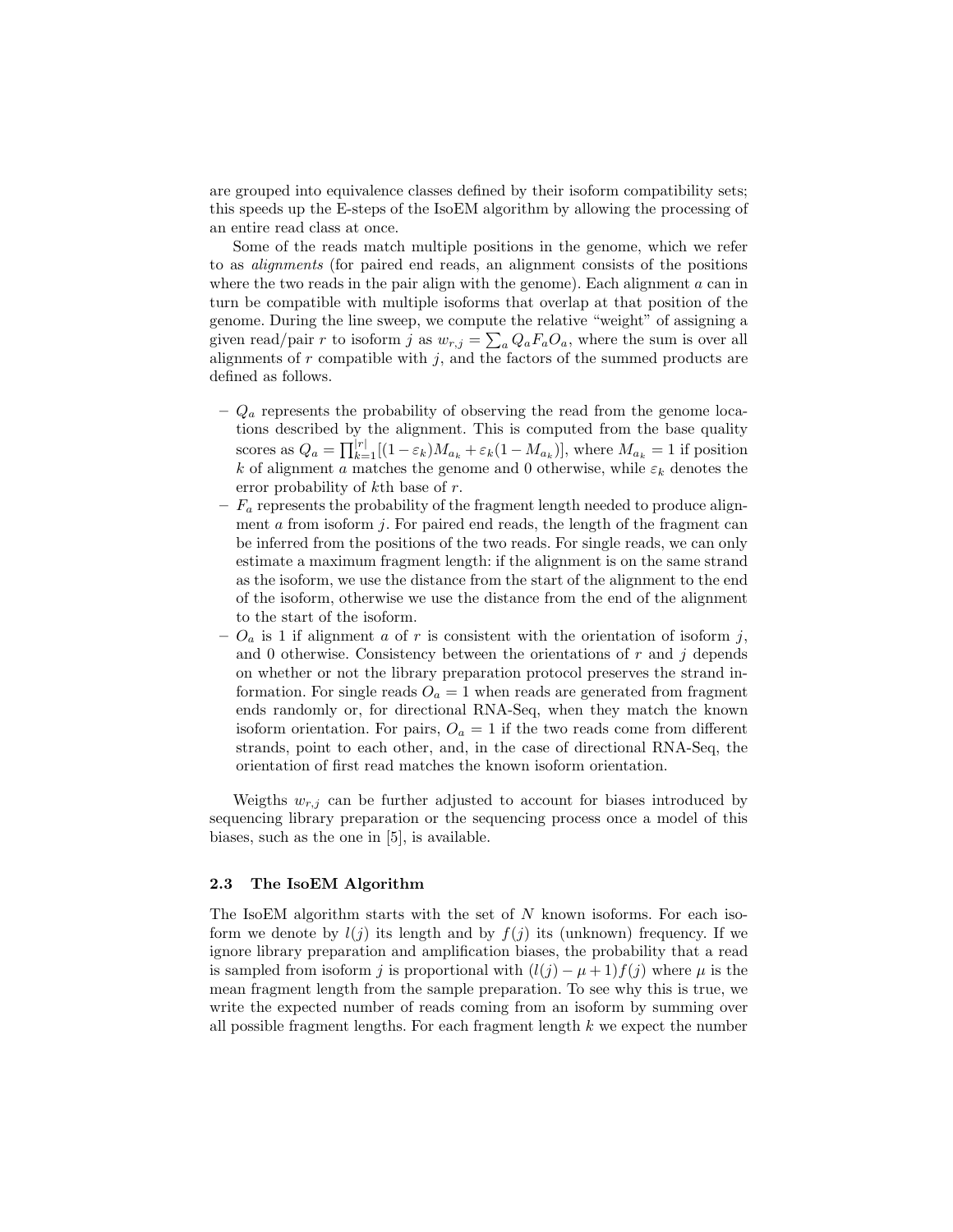Algorithm 1 IsoEM algorithm

```
assign random values to all f(i)while not converged do
   initialize all n(j) to 0
   for each read r do
      sum = \sum_{j:w_{r,j}>0} w_{r,j} f(j)for each isoform j with w_{r,j} > 0 do
         n(j) + = w_{r,j} f(j)/sum
      end for
   end for
   s = \sum_j n(j)/(l(j) - \mu + 1)for each isoform j do<br>f(j) = \frac{n(j)/(l(j)-\mu+1)}{s}end for
end while
```
of fragments of that length to be proportional to the number of valid starting positions for a fragment of that length in the isoform. If  $p(k)$  denotes the probability of a fragment of length k and  $n(j)$  denotes the number of reads coming from isoform j then  $E[n(j)] \propto \sum_k p(k)(l(j) - k + 1) = l(j) - \mu + 1$ . Thus, if the isoform of origin is known for each read, the maximum likelihood estimator for  $f(j)$  is given by  $c(j)/(c(1) + ... + c(N))$ , where  $c(j) = n(j)/(l(j) - \mu + 1)$ denotes the length-normalized fragment coverage.

Unfortunately, some reads match multiple isoforms, so their isoform of origin cannot be established unambiguously. The IsoEM algorithm (see Algorithm 1) overcomes this difficulty by simultaneously estimating the frequencies and imputing the missing read origin within an iterative framework. After initializing frequencies  $f(i)$  at random, the algorithm repeatedly performs the next two steps until convergence:

- E-step: Compute the expected number  $n(j)$  of reads that come from isoform j under the assumption that isoform frequencies  $f(j)$  are correct, based on weights  $w_{r,j}$
- M-step: For each j, set the new value of  $f(j)$  to  $c(j)/(c(1) + ... + c(N)),$ where normalized coverages  $c(j)$  are based on expected counts computed in previous step

# 3 Experimental Results

#### 3.1 Simulation Setup

We tested IsoEM on simulated human RNA-Seq data. The human genome sequence (hg18, NCBI build 36) was downloaded from UCSC together with the coordinates of the isoforms in the KnownGenes table. Genes were defined as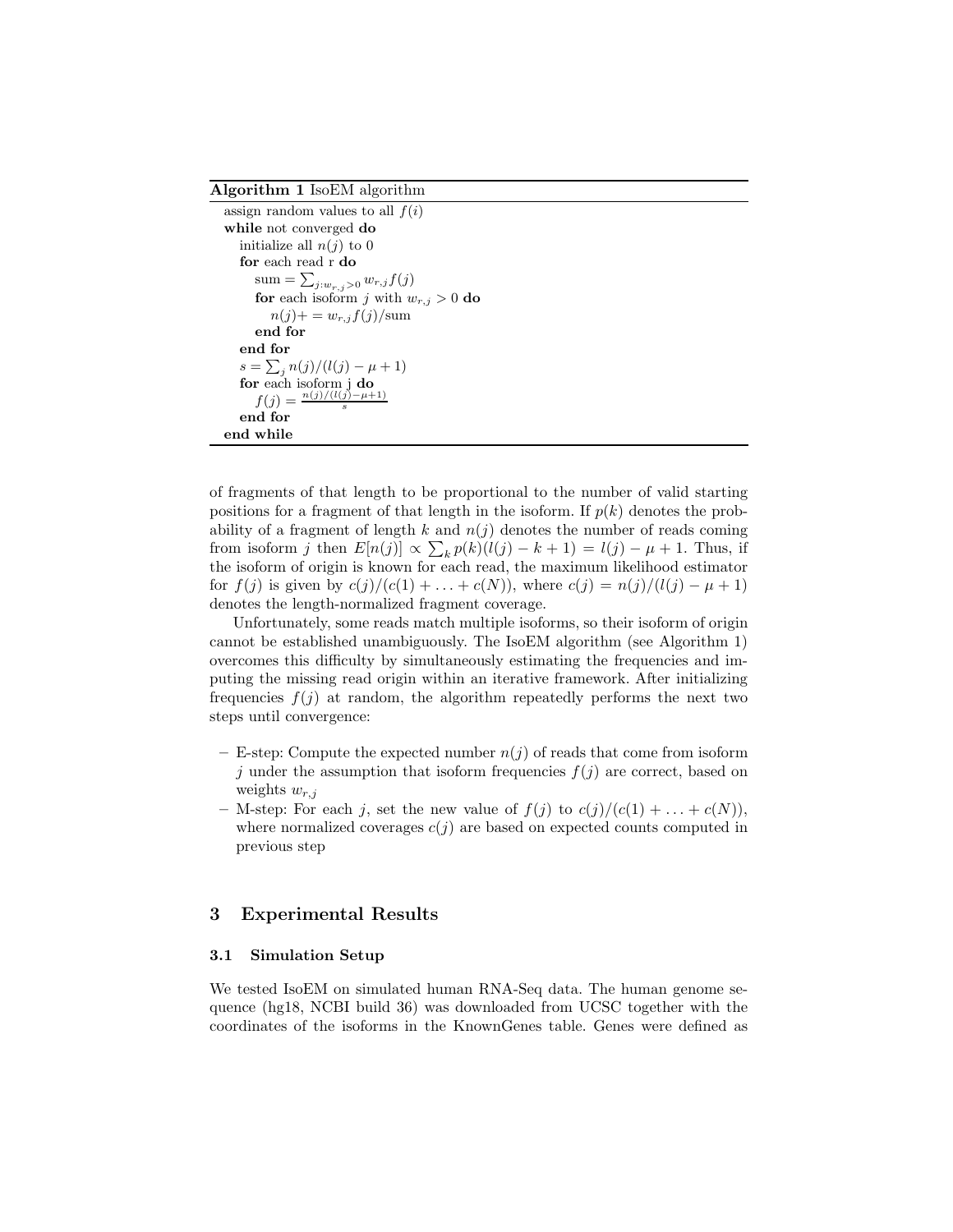

Fig. 1. Distribution of isoform lengths (left panel) and gene cluster sizes (right panel) for the UCSC KnownGenes dataset.

clusters of known isoforms defined by the GNFAtlas2 table. The dataset contains a total of 66803 isoforms pertaining to 19372 genes. The isoform length distribution and the number of isoforms per genes are shown in Figure 1.

Single and paired-end reads were randomly generated by sampling fragments from the known isoforms. Each isoform was assigned a true frequency based on the abundance reported for the corresponding gene in the first human tissue of the GNFAtlas2 table, and a probability distribution over the isoforms inside a gene cluster. Thus, the true frequency of isoform j is  $a(g)p(j)$ , where  $a(g)$  is the abundance of the gene g for which j is an isoform and  $p(j)$  is the probability of isoform  $j$  among all the isoforms of  $q$ . We simulated datasets with uniform and geometric  $(p = 0.5)$  distributions for the isoforms of each gene. Fragment lengths were simulated from a normal probability distribution with mean 250 and standard deviation 25. We simulated between 1 and 60 million single and paired reads of lengths ranging from 25 to 100 base pairs, with or without strand information.

We compared IsoEM to several existing IE and GE algorithms. For IE we included in the comparison the isoform analogs of the Uniq and Rescue methods used for GE [12], an improved version of Uniq (UniqLN) that estimates isoform frequencies from unique read counts but normalizes them using adjusted isoform lengths that exclude ambiguous positions, the Cufflinks algorithm of [18], and the RSEM algorithm of [11]. For the GE problem, the comparison included the Uniq and Rescue methods, our implementation of the EM algorithm described in [13] (GeneEM), and estimates obtained by summing isoform expression levels inferred by Cufflinks, RSEM, and IsoEM. All methods except Cufflinks use alignments obtained by mapping reads onto the library of isoforms with Bowtie [10] and then converting them to genome coordinates. As suggested in [18], Cufflinks uses alignments obtained by mapping the reads onto the genome with TopHat [17], which was provided with a complete set of annotated junctions.

Frequency estimation accuracy was assessed using the coefficient of determination,  $r^2$ , along with the *error fraction (EF)* and *median percent error (MPE)* measures used in [11]. However, accuracy was computed against true frequencies, not against estimates derived from true counts as in [11]. If  $\hat{f}_i$  is the frequency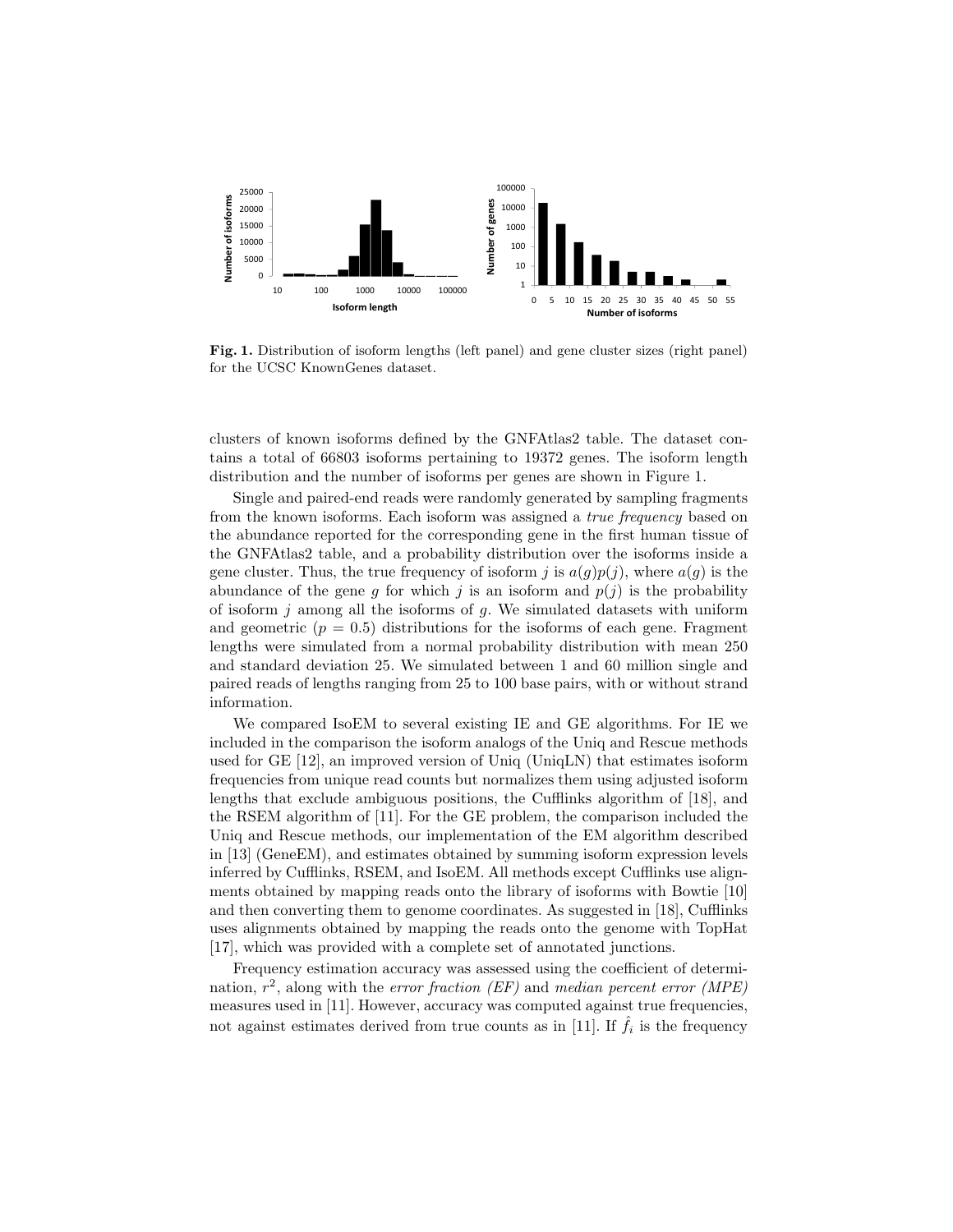|              | Isoform Expression |                                                         | Gene Expression |       |       |  |
|--------------|--------------------|---------------------------------------------------------|-----------------|-------|-------|--|
|              |                    | Algorithm Uniform Geometric Algorithm Uniform Geometric |                 |       |       |  |
| Uniq         | 0.466              | 0.447                                                   | Uniq            | 0.579 | 0.586 |  |
| Rescue       | 0.693              | 0.675                                                   | Rescue          | 0.724 | 0.724 |  |
| UniqLN       | 0.856              | 0.838                                                   | GeneEM          | 0.636 | 0.637 |  |
| Cufflinks    | 0.661              | 0.618                                                   | Cufflinks       | 0.778 | 0.757 |  |
| <b>RSEM</b>  | 0.919              | 0.911                                                   | <b>RSEM</b>     | 0.939 | 0.934 |  |
| <b>IsoEM</b> | 0.979              | 0.964                                                   | <b>IsoEM</b>    | 0.988 | 0.978 |  |

Table 1.  $r^2$  for isoform and gene expression levels inferred from 30M reads of length 25 from reads simulated assuming uniform, respectively geometric expression of gene isoforms.

estimate for an isoform with true frequency  $f_i$ , the *relative error* is defined as  $|\hat{f}_i - f_i|/f_i$  if  $f_i \neq 0$ , 0 if  $\hat{f}_i = f_i = 0$ , and  $\infty$  if  $\hat{f}_i > f_i = 0$ . The error fraction with threshold  $\tau$ , denoted  $EF_{\tau}$  is defined as the percentage of isoforms with relative error greater or equal to  $\tau$ . The median percent error, denoted MPE, is defined as the threshold  $\tau$  for which  $EF_{\tau} = 50\%$ .

## 3.2 Comparison Between Methods

Table 1 gives  $r^2$  values for isoform, respectively gene expression levels inferred from 30M reads of length 25, simulated assuming both uniform and geometric isoform expression. IsoEM significantly outperforms the other methods, achieving an r <sup>2</sup> values of over .96 for all datasets. For all methods the accuracy difference between datasets generated assuming uniform and geometric distribution of isoform expression levels is small, with the latter one typically having a slightly worse accuracy. Thus, in the interest of space we present remaining results only for datasets generated using geometric isoform expression.

For a more detailed view of the relative performance of compared IE and GE algorithms, Figure 2 gives the error fraction at different thresholds ranging between 0 and 1. The variety of methods included in the comparison allows us to tease out the contribution of various algorithmic ideas to overall estimation accuracy. The importance of rigorous length normalization is demonstrated by the IE accuracy gain of UniqLN over Uniq – clearly larger than that achieved by ambiguous read reallocation as implemented in the IE version of Rescue. Proper length normalization is also the main reason for the accuracy gain of isoformaware GE methods (Cufflinks, RSEM, and IsoEM) over isoform oblivious GE methods. Similarly, the importance of modeling insert sizes even for single read data is underscored by the IE and GE accuracy gains of IsoEM over RSEM.

For yet another view, Tables 2 and 3 report the MSE and EF.<sup>15</sup> measures for isoform, respectively gene expression levels inferred from 30M reads of length 25, computed over groups of isoforms with various expression levels. IsoEM consistently outperforms the other IE and GE methods at all expression levels except for isoforms with zero true frequency, where it is dominated by the more conservative Uniq algorithm and its UniqLN variant.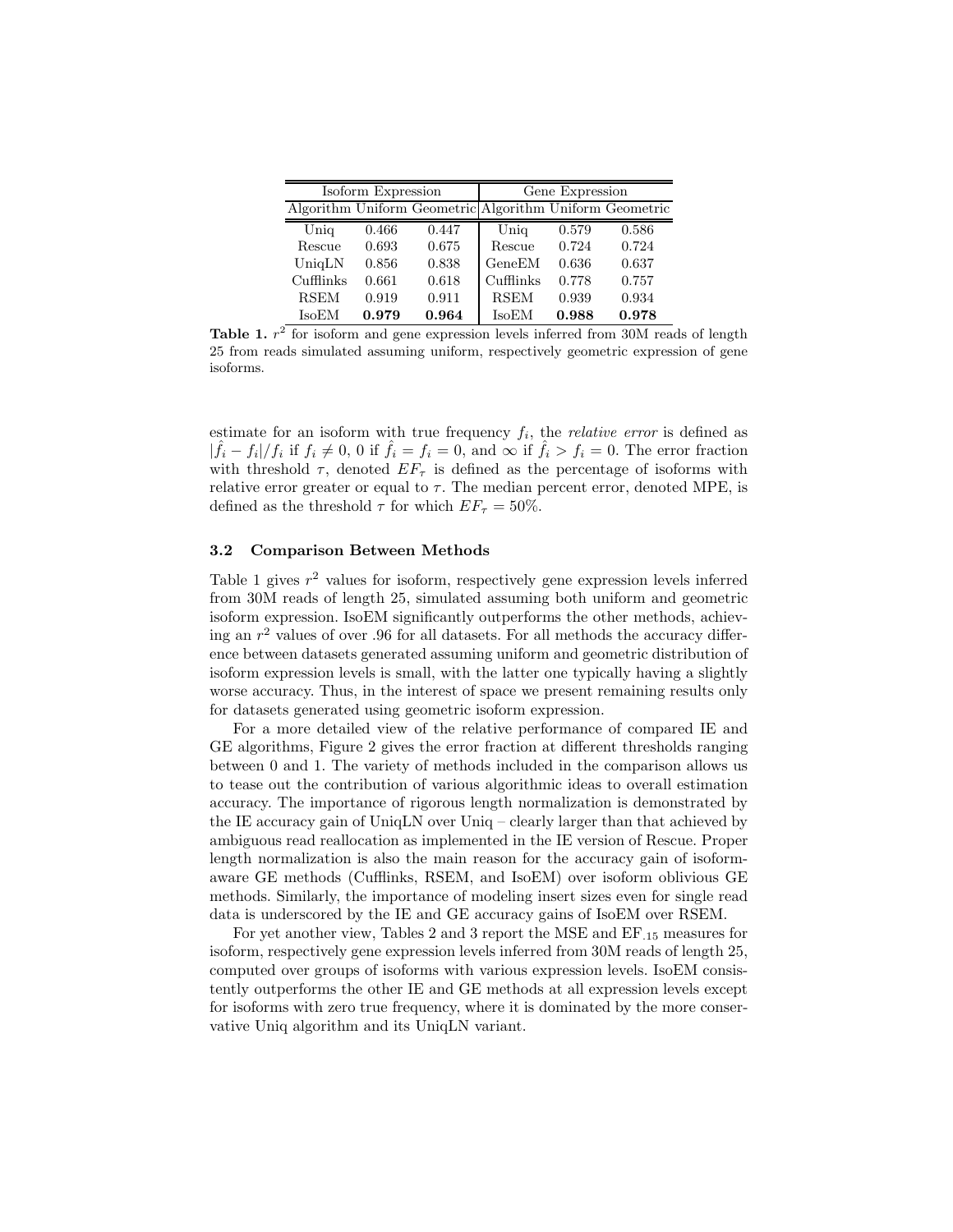

Fig. 2. Error fraction at different thresholds for isoform (top panel) and gene (bottom panel) expression levels inferred from 30M reads of length 25 simulated assuming geometric isoform expression.

#### 3.3 Influence of Sequencing Parameters

Although high-throughput technologies allow users to make tradeoffs between read length and the number of generated reads, very little has been done to determine optimal parameters even for common applications such as RNA-Seq. The intuition that longer reads are better certainly holds true for many applications such as de novo assembly. Surprisingly, [11] found that shorter reads are better for IE when the total number of sequenced bases is fixed. Figure 3 plots IE estimation accuracy for reads of length between 25 and 100 when the total amount of sequence data is kept constant at 750M bases. Our results confirm the finding of [11], although the optimal read length is somewhat sensitive to the accuracy measure used and to the availability of pairing information. While 25bp reads optimize the MPE measure regardless of the availability of paired reads, the read length that maximizes  $r^2$  is 36 for paired reads and 50 for single reads. While more experiments are needed to determine how the optimum length depends on the amount of sequence data and transcriptome complexity, this does suggest that, for isoform and gene expression estimation accuracy, increasing the number of reads may be more useful than increasing read length beyond a certain limit.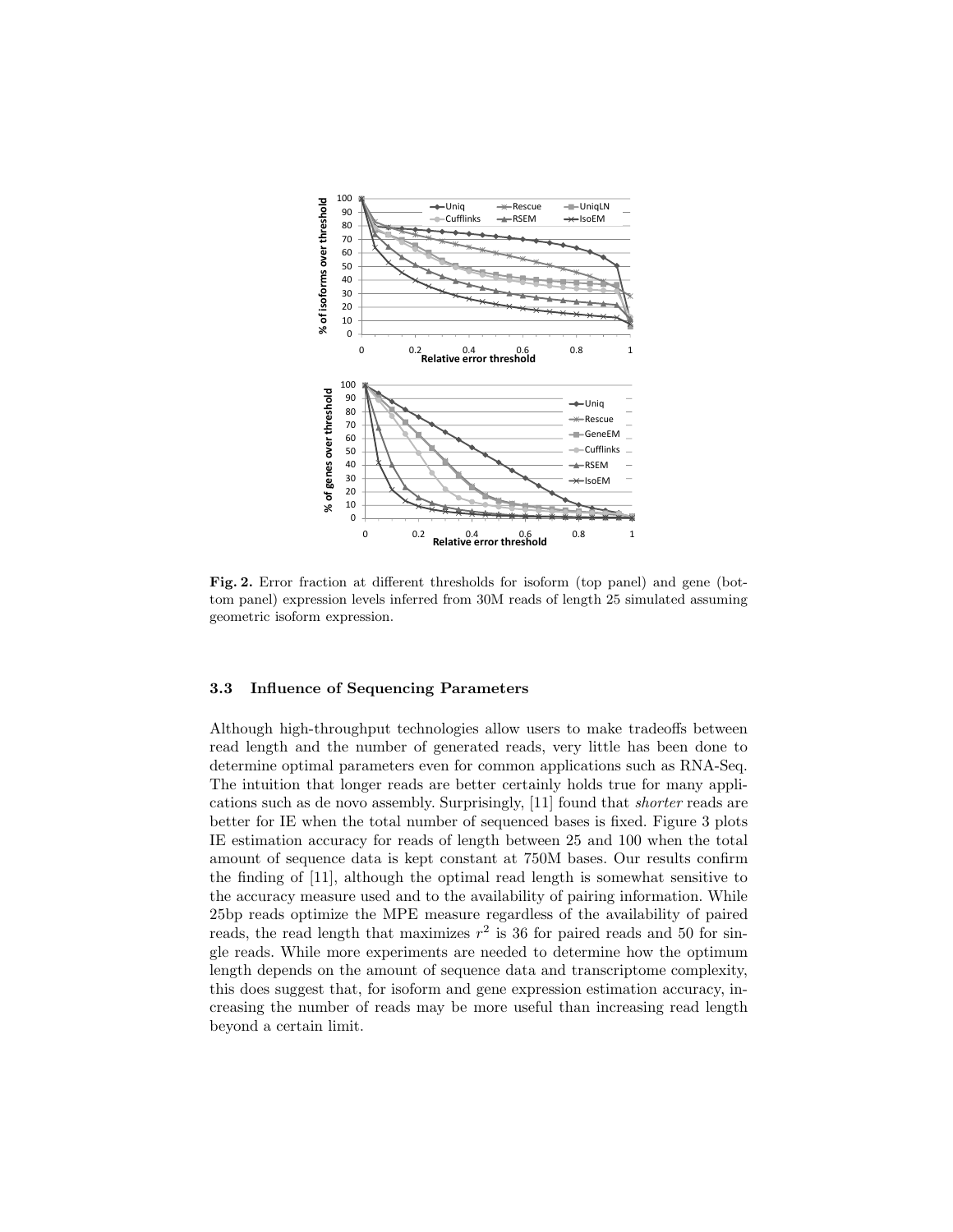|            | Expression range | $\Omega$ | $(0, 10^{-6}]$ | $(10^{-6})$<br>$, 10^{-5}$ ] | $(10^{-5}, 10^{-4}]$ | $(10^{-4})$<br>$^4, 10^{-3}$ | $10^{-3}$<br>$, 10^{-2}$ | All   |
|------------|------------------|----------|----------------|------------------------------|----------------------|------------------------------|--------------------------|-------|
|            | $\#$ isoforms    | 13290    | 10024          | 23882                        | 18359                | 1182                         | 66                       | 66803 |
| <b>MPE</b> | Uniq             | 0.0      | 100.0          | 98.4                         | 97.1                 | 98.5                         | 96.6                     | 95.4  |
|            | Rescue           | 0.0      | 294.7          | 75.5                         | 49.2                 | 30.4                         | 28.3                     | 71.9  |
|            | UniqLN           | 0.0      | 100.0          | 80.8                         | 30.3                 | 26.4                         | 24.8                     | 36.0  |
|            | Cufflinks        | 0.0      | 100.0          | 49.7                         | 25.5                 | 27.2                         | 44.6                     | 34.1  |
|            | <b>RSEM</b>      | 0.0      | 100.0          | 31.9                         | 13.5                 | 11.4                         | 13.0                     | 21.2  |
|            | <b>IsoEM</b>     | 0.0      | 100.0          | 22.7                         | 7.3                  | 3.5                          | 2.5                      | 11.8  |
| $EF_{.15}$ | Uniq             | 0.2      | 98.4           | 97.2                         | 96.9                 | 97.0                         | 95.5                     | 78.0  |
|            | Rescue           | 48.4     | 95.5           | 86.2                         | 73.1                 | 61.5                         | 56.1                     | 76.0  |
|            | UniqLN           | 0.2      | 97.2           | 86.2                         | 82.8                 | 83.3                         | 77.3                     | 69.8  |
|            | Cufflinks        | 17.6     | 96.4           | 81.3                         | 71.0                 | 74.7                         | 80.3                     | 67.9  |
|            | <b>RSEM</b>      | 19.9     | 93.7           | 71.1                         | 46.4                 | 39.8                         | 47.0                     | 56.9  |
|            | IsoEM            | 5.1      | 91.2           | 62.8                         | 29.3                 | 15.8                         | 7.6                      | 45.5  |

**Table 2.** Median percent error (MPE) and  $15\%$  error fraction (EF<sub>.15</sub>) for isoform expression levels inferred from 30M reads of length 25.

The top panel of Figure 4 shows, for reads of length 75, the effects of paired reads and strand information on estimation accuracy as measured by  $r^2$ . Not surprisingly, for a fixed number of reads, paired reads yield better accuracy than single reads. Also not very surprisingly, adding strand information to paired sequencing yields no benefits to genome-wide IE accuracy (although it may be helpful, e.g., in identification of novel transcripts). Quite surprisingly, performing strand-specific single read sequencing is actually detrimental to IsoEM IE (and hence GE) accuracy under the simulated scenario, most likely due to the reduction in sampled transcript length.

As shown in the bottom panel of Figure 4, the runtime of our Java implementation of IsoEM scales roughly linearly with the number of fragments, and is largely insensitive to the type of sequencing data (single or paired reads, directional or non-directional). IsoEM was tested on a DELL PowerEdge R900 server with 4 Six Core E7450Xeon Processors at 2.4Ghz (64 bits) and 128Gb of internal memory. None of the datasets require more than 16GB of memory to complete, however, increasing the amount of memory made available to the Java virtual machine significantly decreases runtime by reducing the time needed for garbage collection. The runtimes in Figure 4 were obtained by allowing IsoEM to use up to 32GB of memory, in which case none of the datasets took more than 3 minutes to solve.

# 4 Conclusions and Ongoing Work

In this paper we have introduced an expectation-maximization algorithm for isoform frequency estimation assuming a known set of isoforms. Our algorithm, called IsoEM, explicitly models base quality scores, insert size distribution, strand and read pairing information. Experiments on synthetic data sets generated using two different assumptions on the isoform distribution show that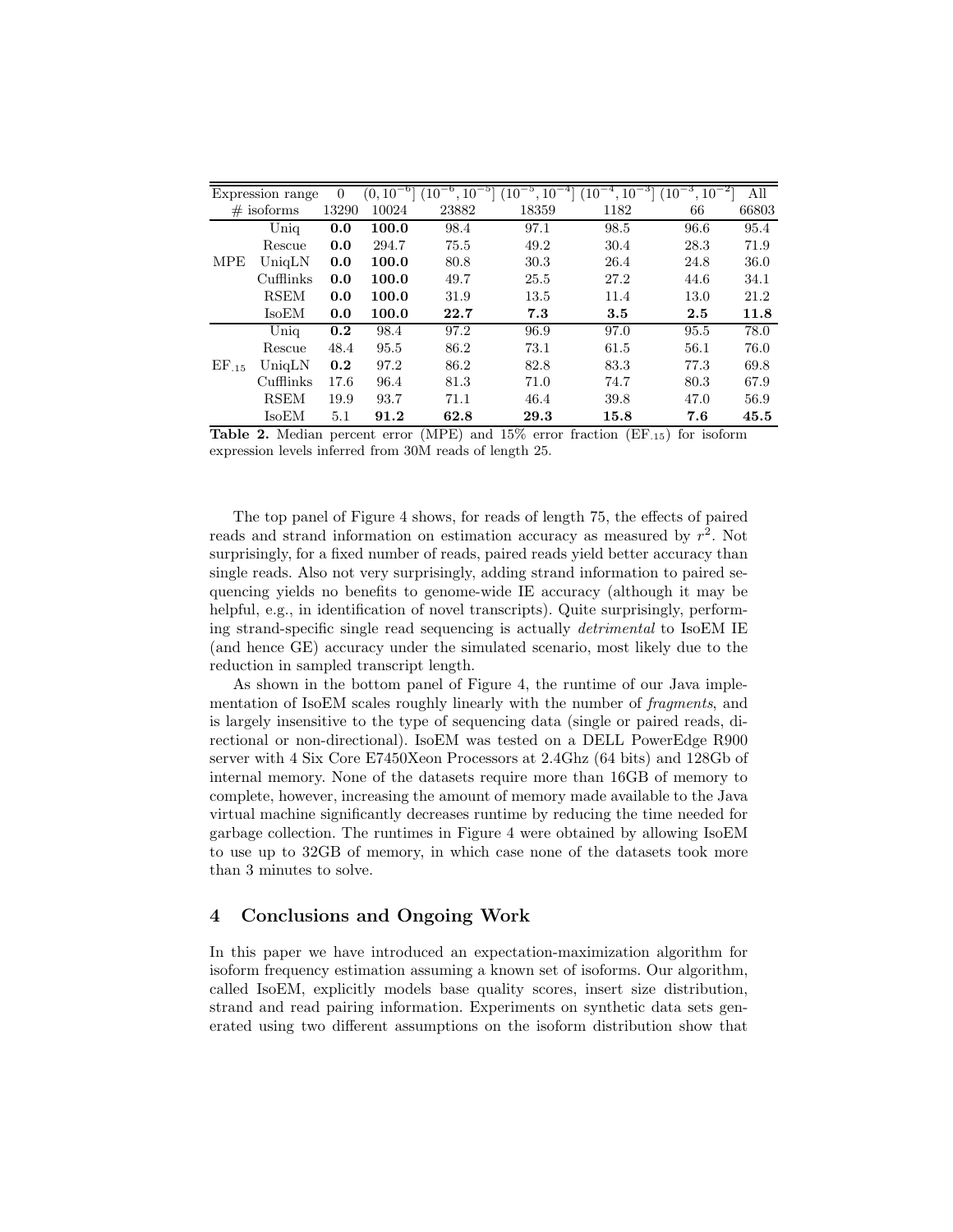|            | Expression range $(0, 10^{-6}]$ |      | $(10^{-6})$ .<br>$\sqrt{10^{-5}}$ | $-2$<br>, 10<br>(10) | .10<br>(10) | -3<br>.10<br>(10) | All   |
|------------|---------------------------------|------|-----------------------------------|----------------------|-------------|-------------------|-------|
|            | $#$ genes                       | 120  | 5610                              | 11907                | 1632        | 102               | 19372 |
| <b>MPE</b> | Uniq                            | 37.4 | 43.6                              | 42.7                 | 43.0        | 48.2              | 43.0  |
|            | Rescue                          | 32.8 | 28.7                              | 26.0                 | 25.1        | 28.8              | 26.7  |
|            | GeneEM                          | 30.6 | 28.2                              | 25.7                 | 25.1        | 28.0              | 26.3  |
|            | Cufflinks                       | 33.0 | 21.1                              | 19.0                 | 20.2        | 40.2              | 19.7  |
|            | <b>RSEM</b>                     | 23.6 | 11.0                              | 7.2                  | 7.9         | 11.4              | 8.1   |
|            | <b>IsoEM</b>                    | 18.3 | 8.4                               | 3.3                  | 2.2         | 2.1               | 4.0   |
| $EF_{.15}$ | Uniq                            | 77.5 | 82.4                              | 81.7                 | 79.7        | 82.4              | 81.7  |
|            | Rescue                          | 74.2 | 74.0                              | 71.6                 | 72.8        | 76.5              | 72.4  |
|            | GeneEM                          | 72.5 | 73.8                              | 71.5                 | 73.0        | 74.5              | 72.3  |
|            | Cufflinks                       | 73.3 | 64.7                              | 62.3                 | 66.2        | 82.3              | 63.5  |
|            | <b>RSEM</b>                     | 64.2 | 37.3                              | 17.4                 | 16.3        | 41.2              | 23.5  |
|            | IsoEM                           | 57.5 | 28.3                              | 6.8                  | 6.5         | 4.9               | 13.3  |

Table 3. Median percent error (MPE) and 15% error fraction (EF.15) for gene expression levels inferred from 30M reads of length 25.

IsoEM consistently outperforms existing algorithms for isoform and gene expression level estimation with respect to a variety of quality metrics.

The open source Java implementation of IsoEM is freely available for download at http://dna.engr.uconn.edu/software/IsoEM/. In ongoing work we are extending IsoEM to perform allelic specific isoform expression and exploring integration of isoform frequency estimation with identification of novel transcripts using the iterative refinement framework proposed in [4].

# References

- 1. M. Anton, D. Gorostiaga, E. Guruceaga, V. Segura, P. Carmona-Saez, A. Pascual-Montano, R. Pio, L. Montuenga, and A. Rubio. SPACE: an algorithm to predict and quantify alternatively spliced isoforms using microarrays. Genome Biology, 9(2):R46, 2008.
- 2. I. Birol, S.D. Jackman, C.B. Nielsen, J.Q. Qian, R. Varhol, G. Stazyk, R.D. Morin, Y. Zhao, M. Hirst, J.E. Schein, D.E. Horsman, J.M. Connors, R.D. Gascoyne, M.A. Marra, and S.J.M. Jones. De novo transcriptome assembly with ABySS. Bioinformatics, 25(21):2872–2877, 2009.
- 3. P. Carninci et al. The Transcriptional Landscape of the Mammalian Genome. Science, 309(5740):1559–1563, 2005.
- 4. J. Feng, W. Li, and T. Jiang. Inference of isoforms from short sequence reads. In Proc. RECOMB, pages 138–157, 2010.
- 5. K.D. Hansen, S.E. Brenner, and S. Dudoit. Biases in Illumina transcriptome sequencing caused by random hexamer priming. Nucl. Acids Res., page gkq224, 2010 (advance access).
- 6. D. Hiller, H. Jiang, W. Xu, and W.H. Wong. Identifiability of isoform deconvolution from junction arrays and RNA-Seq. Bioinformatics, 25(23):3056–3059, 2009.
- 7. B. Jackson, P. Schnable, and S. Aluru. Parallel short sequence assembly of transcriptomes. *BMC Bioinformatics*,  $10(Suppl 1):S14+$ , 2009.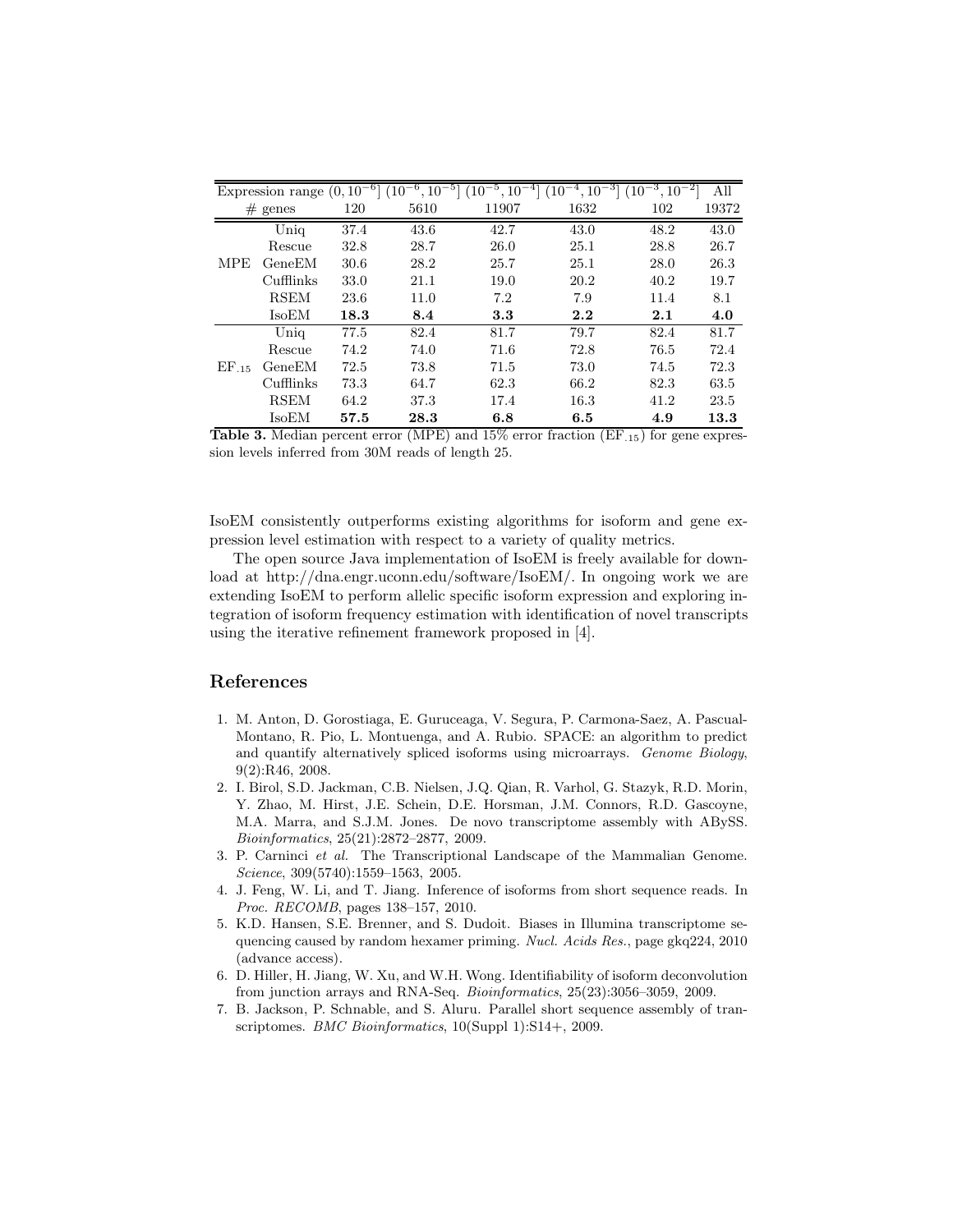

Fig. 3. IsoEM MPE (top panel) and  $r^2$  values (bottom panel) for 750Mb of data generated using single and paired-end sequencing with read length between 25 and 100.

- 8. H. Jiang and W.H. Wong. Statistical inferences for isoform expression in RNA-Seq. Bioinformatics, 25(8):1026–1032, 2009.
- 9. V. Lacroix, M. Sammeth, R. Guigo, and A. Bergeron. Exact transcriptome reconstruction from short sequence reads. In Proc. WABI, pages 50–63, 2008.
- 10. B. Langmead, C. Trapnell, M. Pop, and S. Salzberg. Ultrafast and memoryefficient alignment of short DNA sequences to the human genome. Genome Biology, 10(3):R25, 2009.
- 11. B. Li, V. Ruotti, R.M. Stewart, J.A. Thomson, and C.N. Dewey. RNA-Seq gene expression estimation with read mapping uncertainty. Bioinformatics, 26(4):493– 500, 2010.
- 12. A. Mortazavi, B.A.A. Williams, K. McCue, L. Schaeffer, and B. Wold. Mapping and quantifying mammalian transcriptomes by RNA-Seq. Nature methods, 2008.
- 13. B. Paşaniuc, N. Zaitlen, and E. Halperin. Accurate estimation of expression levels of homologous genes in RNA-seq experiments. In Proc. RECOMB, pages 397–409, 2010.
- 14. H. Richard, Marcel H. Schulz, M. Sultan, A. Nurnberger, S. Schrinner, D. Balzereit, E. Dagand, A. Rasche, H. Lehrach, M. Vingron, S.A. Haas, and M.-L. Yaspo. Prediction of alternative isoforms from exon expression levels in RNA-Seq experiments. Nucl. Acids Res., 38(10):e112+, 2010.